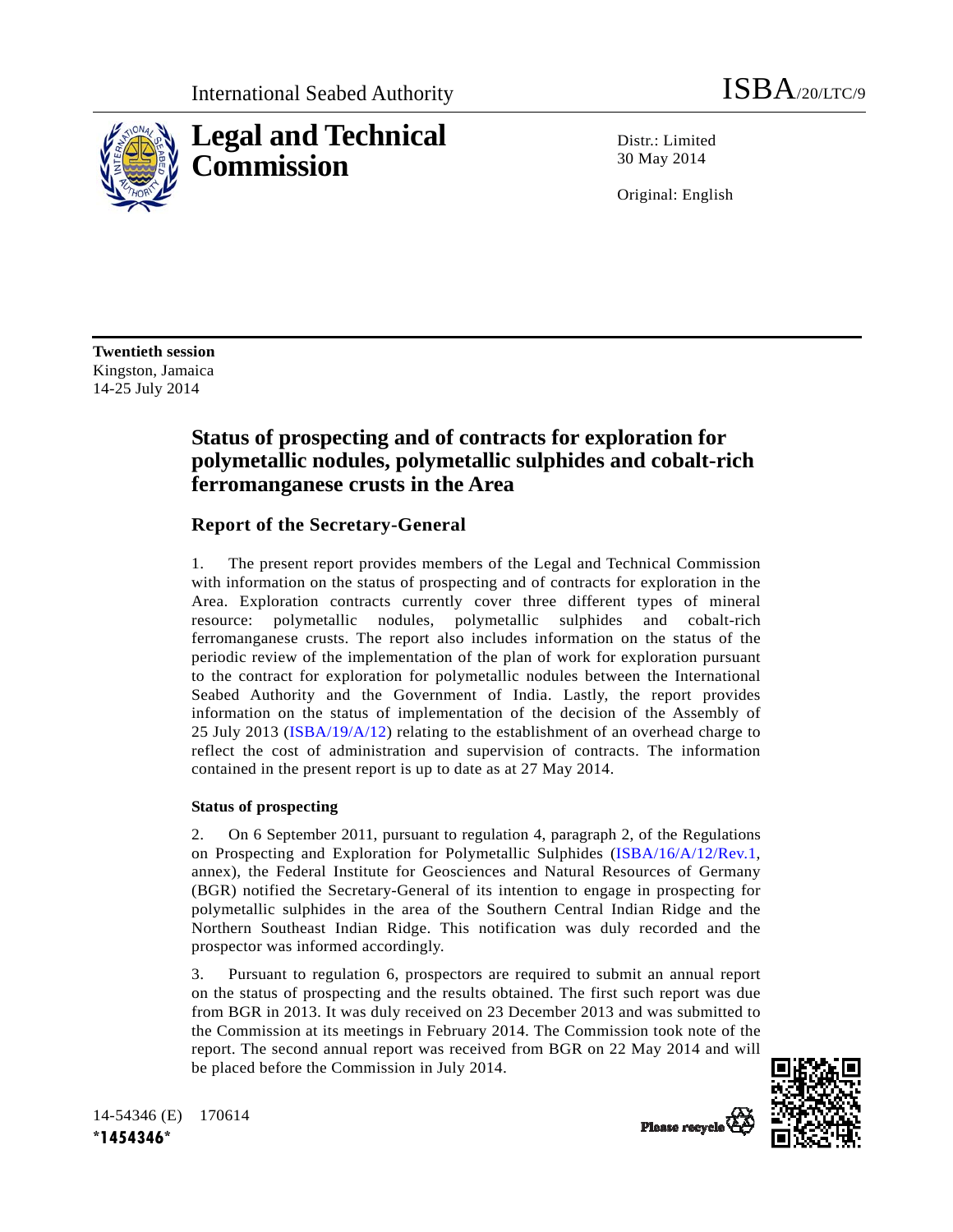#### **Status of exploration contracts**

4. As at 27 May 2014, 16 contracts for exploration are in force. This includes 12 contracts for exploration for polymetallic nodules, 2 contracts for exploration for polymetallic sulphides and 2 contracts for exploration for cobalt crusts. A complete list of contracts, including details of the contractor and date of entry into force of each contract, is provided in annex I to the present report.

5. Since the nineteenth session, two plans of work for exploration for cobalt-rich ferromanganese crusts that had been approved by the Council in July 2013 (see ISBA/19/C/13 and ISBA/19/C/15) were prepared in the form of contracts. On 27 January 2014, a contract with Japan Oil, Gas and Metals National Corporation (JOGMEC) was concluded in Tokyo. The contract with the China Ocean Mineral Resources Research and Development Association (COMRA) was signed in Beijing on 29 April 2014.

6. Three of the plans of work for exploration that had been approved by the Council during the eighteenth session remain to be concluded in the form of a contract. The plans were submitted by the Government of the Republic of Korea (sulphides), by the Institut français de recherche pour l'exploitation de la mer (IFREMER) (sulphides) and by Marawa Research and Exploration Ltd (nodules). It is anticipated that the contract with the Government of the Republic of Korea will be signed prior to the twentieth session, to be held in July 2014. In the case of IFREMER, consultations are ongoing with respect to the incorporation of the new standard clauses and other terms of the contract have been agreed on (see below). In the case of Marawa Research and Exploration Ltd, good progress has been made towards the finalization of the contract, including the new standard clauses, which is now pending final agreement.

7. A further seven applications are under consideration by the Legal and Technical Commission.1 If all of the applications are approved by the Council in July 2014, it will bring the number of exploration contracts to 26. That means that the Commission may need to devote more time to supervising the activities of contractors.

#### **Periodic review of the implementation of the plan of work for exploration by the Government of India**

8. Each contract for exploration has a fixed duration of 15 years, which is implemented in three five-year periods. For each five-year period, the contractor is required to provide a detailed programme of activities, including a schedule of anticipated yearly expenditures, to be incorporated into the contract as schedule 2. Every five years, the contractor and the Secretary-General jointly undertake a review of the implementation of the plan of work for exploration. In the light of the review, the contractor makes adjustments, as necessary, to its previous programme

**\_\_\_\_\_\_\_\_\_\_\_\_\_\_\_\_\_\_** 

<sup>1</sup> In February 2014, the Commission recommended to the Council the approval of four applications. These were submitted by the Ministry of Natural Resources and the Environment of the Russian Federation (cobalt crusts), UK Seabed Resources Ltd (nodules), the Government of India (sulphides) and Ocean Mineral Singapore Pte Ltd (nodules). Three applications are pending for consideration by the Commission in July 2014. These were received from the Federal Institute for Geosciences and Natural Resources of Germany (sulphides), Cook Islands Investment Corporation (nodules) and Companhia de Pesquisa de Recursos Minerais S.A. (cobalt-rich ferromanganese crusts).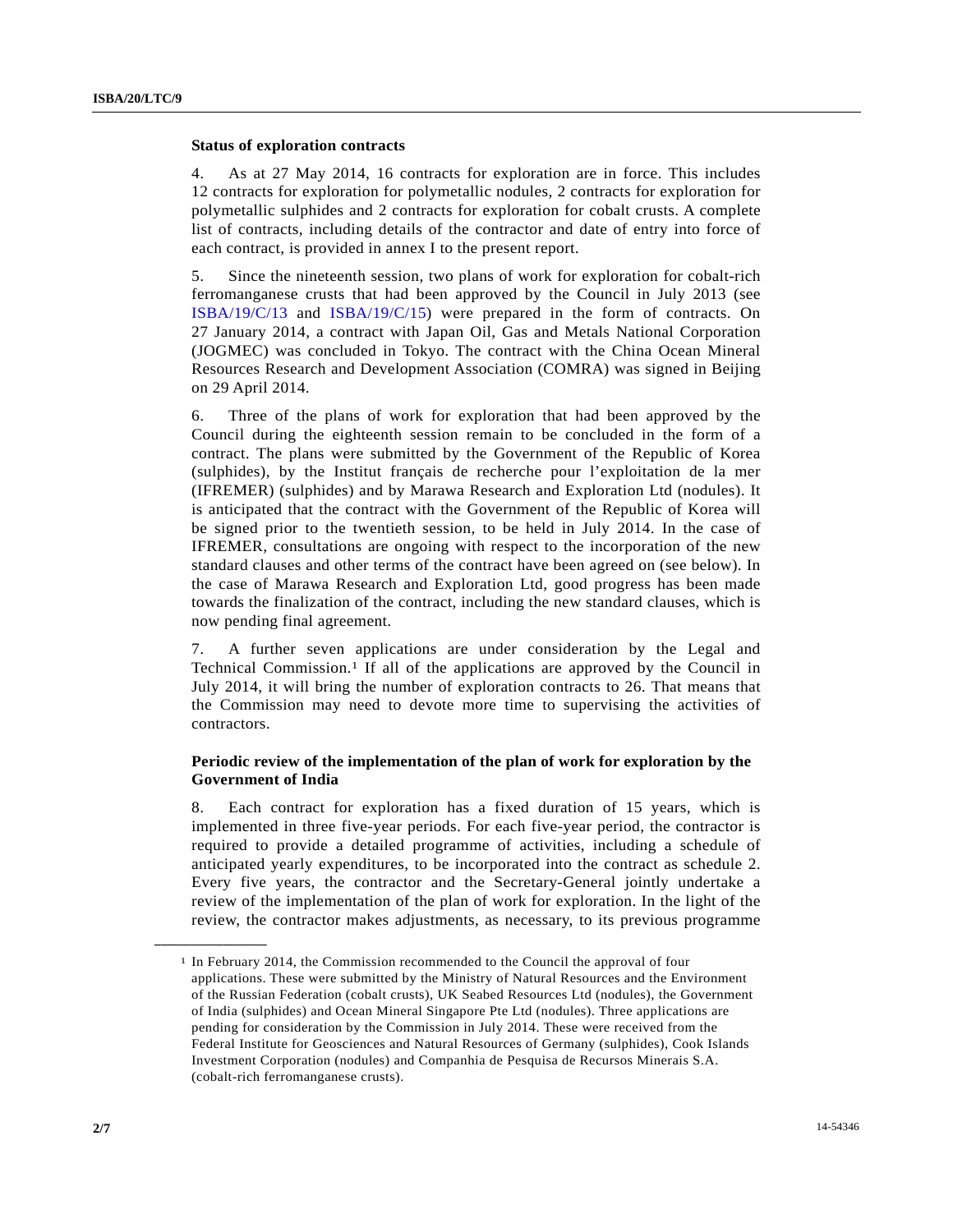of activities and submits a proposed programme of activities for the following fiveyear period. The parties to the contract must then formally agree, through an exchange of letters, on the incorporation of the new programme of activities for the next five-year period into the contract.

9. As reported previously (ISBA/19/C/9/Rev.1), with respect to the contract for exploration for polymetallic nodules with the Government of India (concluded on 25 March 2002), the second five-year period of the contract came to an end on 24 March 2012. The contractor submitted a proposed programme of activities in April 2012. This was reviewed during a series of bilateral meetings between the contractor and the Secretary-General, held during the eighteenth and nineteenth sessions of the Authority in Kingston and in October 2013 in India, which also took into account discussions in the Legal and Technical Commission relating to the contractor's programme of work. Following further exchanges of views between the parties, the review process was formally concluded by an exchange of letters dated 6 March 2014.

#### **Status of consultations regarding the implementation of the decision ISBA/19/A/12**

10. By its decision of 25 July 2013 (ISBA/19/A/12), the Assembly established an annual overhead charge of \$47,000 to reflect the cost of administration and supervision of contracts with the Authority. That charge is to be paid in respect of each exploration contract and is due by 31 March each year. The decision is implemented by amendments to the standard clauses for exploration contracts contained in annex 4 to the Regulations on Prospecting and Exploration for Polymetallic Sulphides so as to introduce two new clauses, Section 10.5 and 10.6. The decision also indicates the date of its entry into force and includes special provisions regarding its effect as regards existing contracts and pending and approved applications submitted prior to the date of its entry into force.

#### *Applications submitted after 25 July 2013*

11. The decision of the Assembly takes effect from the date of its adoption, that is, 25 July 2013. Consequently, the new standard clauses 10.5 and 10.6 will apply automatically to any contract entered into as a result of applications for approval of plans of work for exploration submitted after 25 July 2013. The applications submitted by BGR, Cook Islands Investment Corporation (CIIC) and the Companhia de Pesquisa de Recursos Minerais S.A. (CPRM) are in this category. Subject to their approval by the Council in July 2014, the new standard clauses will automatically be incorporated.

#### *Existing contracts*

12. With respect to those exploration contracts already in existence as at 25 July 2013, the Assembly urged the Secretary-General to consult as soon as possible with each contractor, in accordance with section 24.2 of the standard clauses, with a view to amending those contracts, in order to include the new provisions. Accordingly, the Secretary-General wrote to 14 contractors in July 2013 proposing amendments to the standard clauses in line with the decision of the Assembly. Bilateral consultations were also held with Deep Ocean Resources Development Ltd (DORD) in January 2014, UK Seabed Resources Ltd (UKSRL) in March 2014, BGR in March 2014, COMRA in April 2014 and the Government of the Republic of Korea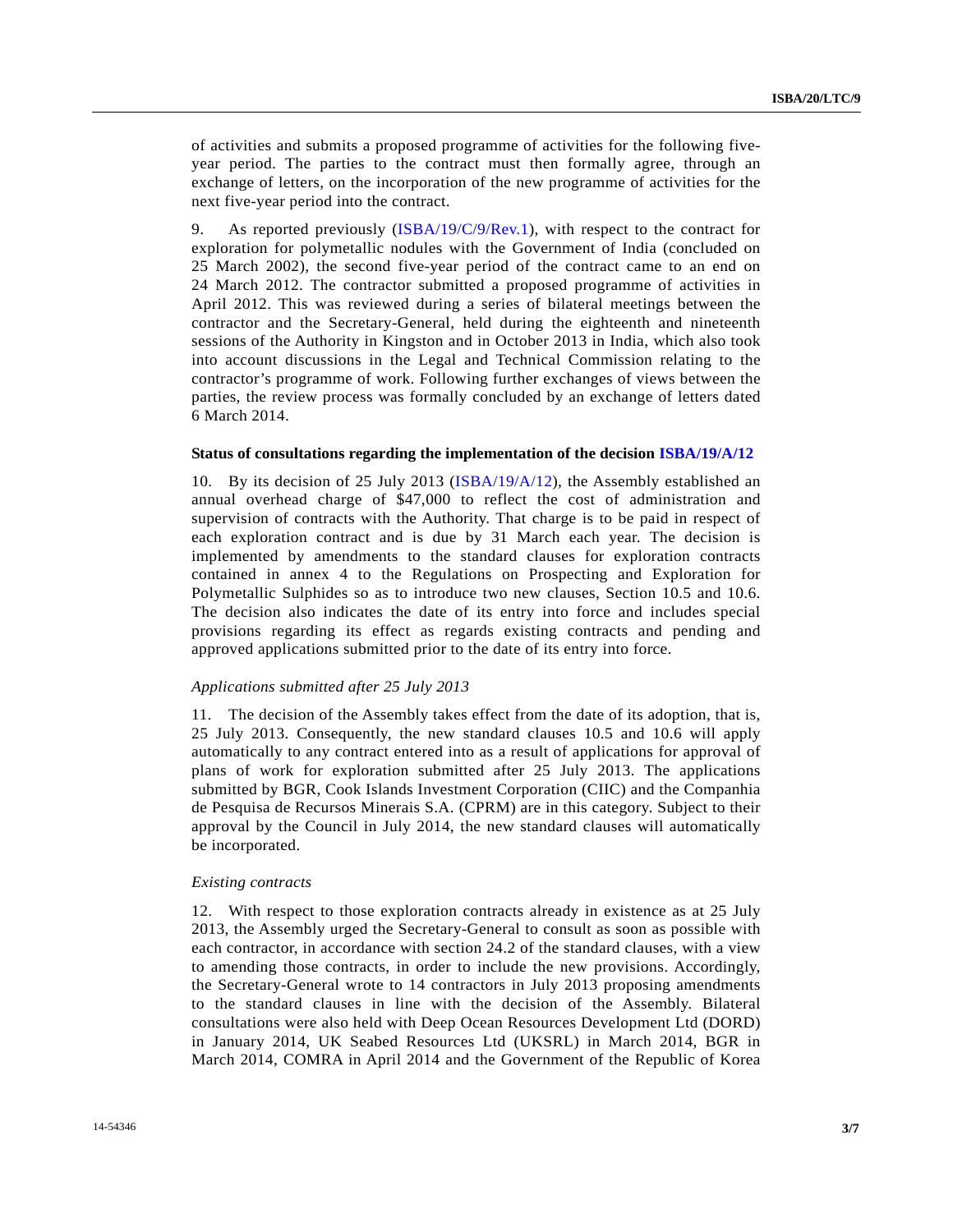in May 2014. As at May 2014, DORD, G-TEC Sea Mineral Resources NV, Tonga Offshore Mining Limited (TOML) and BGR had agreed in writing to amend their contracts to include the new standard clauses. Consultations with the other contractors are ongoing. The status of responses is detailed in annex II to the present report.

#### *Applications submitted prior to 25 July 2013*

13. With respect to applications for approval of plans of work for exploration submitted prior to 25 July 2013, the Assembly had requested the Secretary-General to consult with the applicants concerned prior to the signature of their contracts, with a view to incorporating the new provisions. This concerns two categories of applications, namely, those that had been approved before 25 July 2013 and those that had already been submitted but were still under consideration by the Legal and Technical Commission or the Council as at that date.

14. On 25 and 26 July 2013, the Secretary-General wrote to five applicants whose plans of work had been approved in 2012 and in 2013. These were JOGMEC, COMRA, the Government of the Republic of Korea, Marawa Research and Exploration Ltd and IFREMER. JOGMEC, COMRA and the Government of the Republic of Korea agreed to incorporate the new standard clauses in their contracts and this is reflected in the contracts signed with JOGMEC and COMRA and in the contract to be signed with the Government of the Republic of Korea in 2014. In March 2014, IFREMER indicated that it was not in a position to accept the proposed additional clauses in the contract. In response, the Secretary-General wrote to IFREMER proposing further consultations with the applicant and the sponsoring State prior to signature of the contract in order to try to find a mutually acceptable solution. The secretariat has been working with Marawa Research and Exploration Ltd to try to finalize the content of the contract, including new standard clauses 10.5 and 10.6, although the prospective contractor has indicated that it has difficulty in accepting the new clauses.

15. Applications by the Ministry of Natural Resources of the Russian Federation (crusts), UK Seabed Resources Ltd (nodules), the Government of India (sulphides) and Ocean Mineral Singapore Pte Ltd (nodules), were submitted prior to 25 July 2013. Assuming that those applications are approved by the Council in July 2014, consultations will take place with each applicant concerning the incorporation of the new standard clauses in the respective contracts.

16. The Legal and Technical Commission is invited to take note of the present report.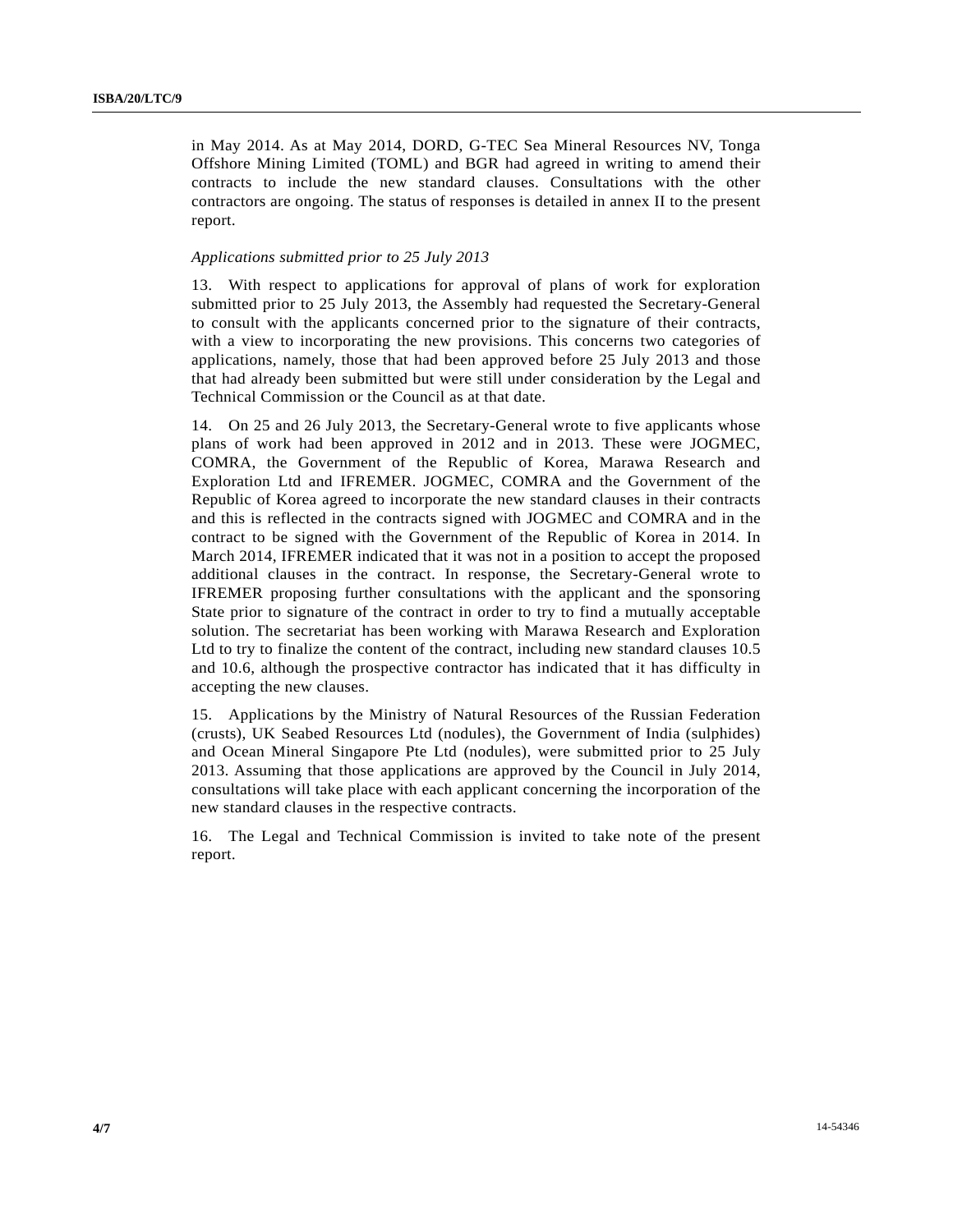## **Annex I**

## **Status of contracts for exploration for polymetallic nodules, for polymetallic sulphides and for cobalt-crusts**

| Contractor                                                                      | Date of entry into force of<br>contract | Sponsoring State or States                                                          | General location of the<br>exploration area under<br>contract | Date of expiry of<br>contract |
|---------------------------------------------------------------------------------|-----------------------------------------|-------------------------------------------------------------------------------------|---------------------------------------------------------------|-------------------------------|
| Interoceanmetal Joint<br>Organization                                           | 29 March 2001                           | Bulgaria, Cuba,<br>Czech Republic,<br>Poland, Russian<br>Federation and<br>Slovakia | Clarion-Clipperton<br><b>Fracture Zone</b>                    | 28 March 2016                 |
| Yuzhmorgeologiya                                                                | 29 March 2001                           | <b>Russian Federation</b>                                                           | Clarion-Clipperton<br><b>Fracture Zone</b>                    | 28 March 2016                 |
| Government of the<br>Republic of Korea                                          | 27 April 2001                           |                                                                                     | Clarion-Clipperton<br><b>Fracture Zone</b>                    | 26 April 2016                 |
| China Ocean Mineral<br>Resources Research and<br>Development<br>Association     | 22 May 2001                             | China                                                                               | Clarion-Clipperton<br><b>Fracture Zone</b>                    | 21 May 2016                   |
| Deep Ocean Resources<br>Development Ltd                                         | 20 June 2001                            | Japan                                                                               | Clarion-Clipperton<br><b>Fracture Zone</b>                    | 19 June 2016                  |
| Institut français de<br>recherche pour<br>l'exploitation de la mer              | 20 June 2001                            | France                                                                              | Clarion-Clipperton<br><b>Fracture Zone</b>                    | 19 June 2016                  |
| Government of India                                                             | 25 March 2002                           |                                                                                     | Central Indian Ocean<br>Basin                                 | 24 March 2017                 |
| Federal Institute for<br>Geosciences and Natural<br><b>Resources of Germany</b> | 19 July 2006                            | Germany                                                                             | Clarion-Clipperton<br><b>Fracture Zone</b>                    | 18 July 2021                  |
| Nauru Ocean Resources<br>Inc.                                                   | 22 July 2011                            | Nauru                                                                               | Clarion-Clipperton<br><b>Fracture Zone</b><br>(reserved area) | 21 July 2026                  |
| Tonga Offshore Mining<br>Limited                                                | 11 January 2012                         | Tonga                                                                               | Clarion-Clipperton<br><b>Fracture Zone</b><br>(reserved area) | 10 January 2027               |
| Marawa Research and<br><b>Exploration Ltd</b>                                   | To be signed                            | Kiribati                                                                            | Clarion-Clipperton<br>Fracture Zone<br>(reserved area)        |                               |

### **A. Contracts for exploration for polymetallic nodules**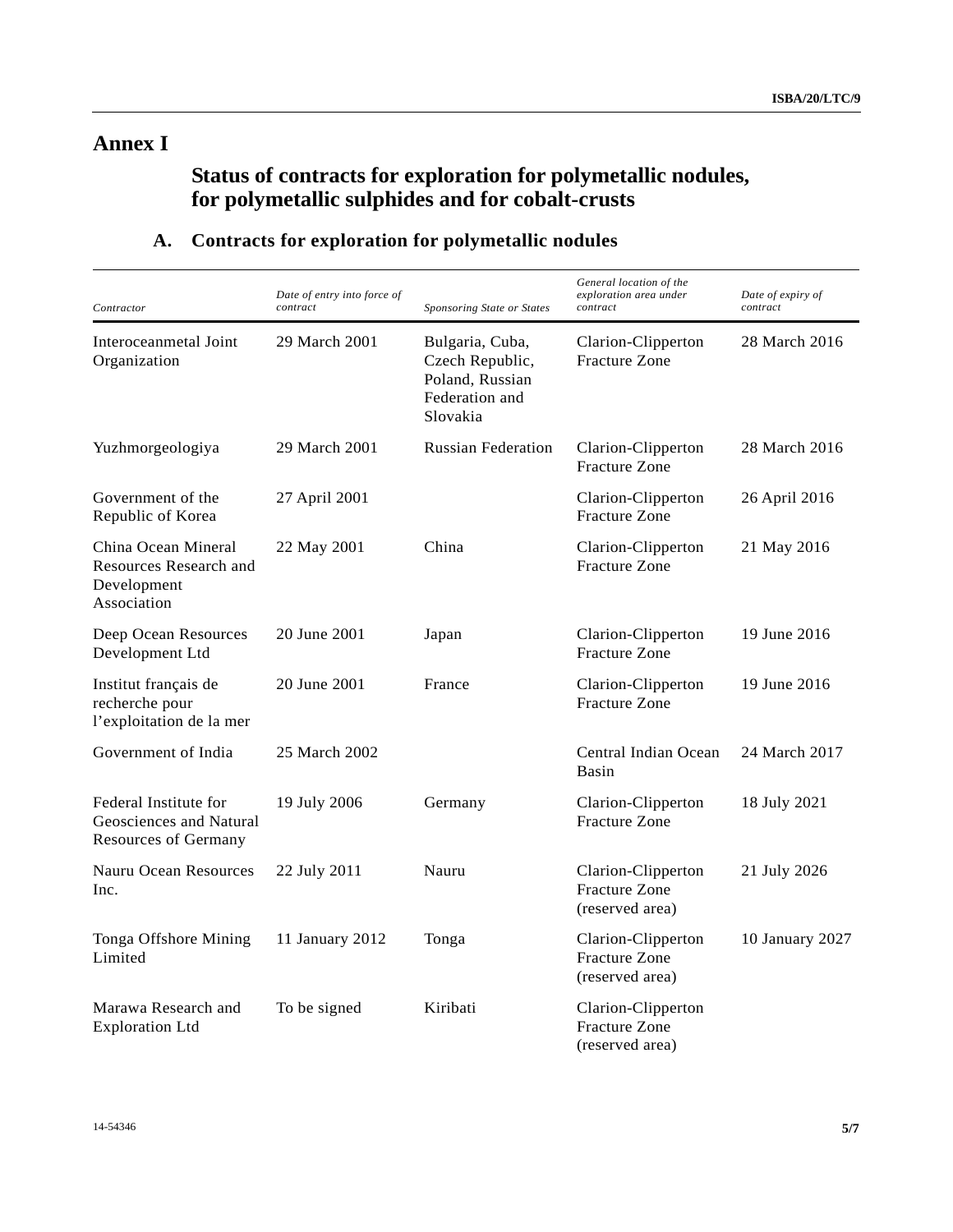| Contractor                               | Date of entry into force of<br>contract | Sponsoring State or States                                 | General location of the<br>exploration area under<br>contract | Date of expiry of<br>contract |
|------------------------------------------|-----------------------------------------|------------------------------------------------------------|---------------------------------------------------------------|-------------------------------|
| <b>UK Seabed Resources</b><br>Ltd        | 8 February 2013                         | United Kingdom of<br>Great Britain and<br>Northern Ireland | Clarion-Clipperton<br><b>Fracture Zone</b>                    | 7 February 2028               |
| G-TEC Sea Mineral<br><b>Resources NV</b> | 14 January 2013                         | Belgium                                                    | Clarion-Clipperton<br><b>Fracture Zone</b>                    | 13 January 2028               |

# **B. Contracts for exploration for polymetallic sulphides**

| Contractor                                                                  | Date of entry into force of<br>contract | Sponsoring State or States | General location of the<br>exploration area under<br>contract | Date of expiry of<br>contract |
|-----------------------------------------------------------------------------|-----------------------------------------|----------------------------|---------------------------------------------------------------|-------------------------------|
| China Ocean Mineral<br>Resources Research and<br>Development<br>Association | 18 November 2011                        | China                      | Southwest Indian<br>Ridge                                     | 17 November<br>2026           |
| Government of the<br><b>Russian Federation</b>                              | 29 October 2012                         |                            | Mid-Atlantic Ridge                                            | 28 October 2027               |
| Government of the<br>Republic of Korea                                      | To be signed                            |                            | Central Indian Ocean                                          |                               |
| Institut français de<br>recherche pour<br>l'exploitation de la mer          | To be signed                            | France                     | Mid-Atlantic Ridge                                            |                               |

### **C. Contracts for exploration for cobalt-rich ferromanganese crusts**

| Contractors                                                                 | Date of entry into force<br>of contract | Sponsoring State or States | General location of the<br>exploration area under<br>contract | Date of expiry of<br>contract |
|-----------------------------------------------------------------------------|-----------------------------------------|----------------------------|---------------------------------------------------------------|-------------------------------|
| Japan Oil, Gas and<br><b>Metals National</b><br>Corporation                 | 27 January 2014                         | Japan                      | Western Pacific<br>Ocean                                      | 26 January 2029               |
| China Ocean Mineral<br>Resources Research and<br>Development<br>Association | 29 April 2014                           | China                      | Western Pacific<br>Ocean                                      | 28 April 2029                 |